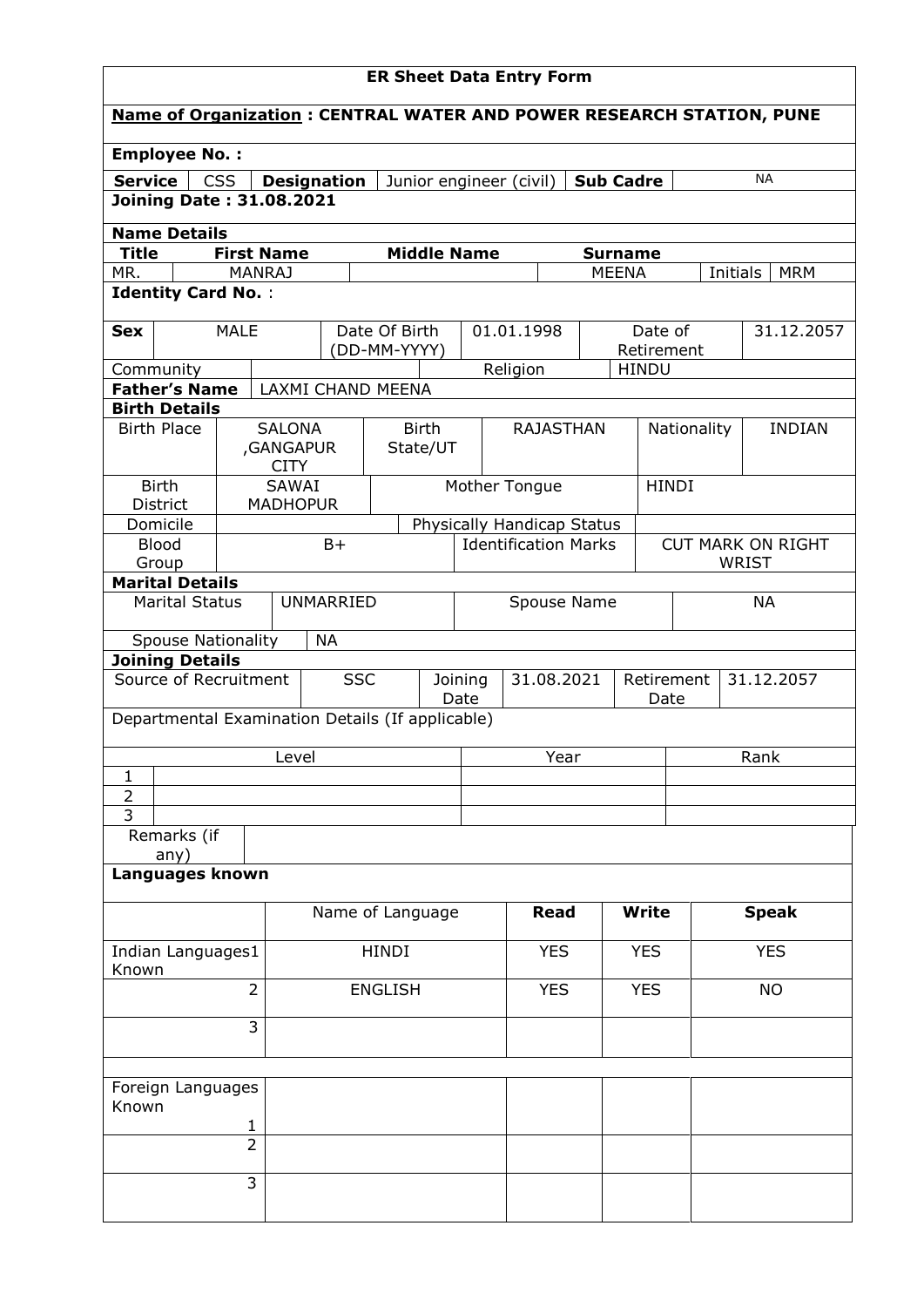## Details of deputation (if applicable)

| Name of the Office | Post held at that<br>time in parent office | Name of post<br>(selected for<br>deputation | Period of deputation |      |  |
|--------------------|--------------------------------------------|---------------------------------------------|----------------------|------|--|
|                    |                                            |                                             | Since                | From |  |
|                    |                                            |                                             |                      |      |  |

## Details of Foreign Visit

| SI.<br>No. | Place of Visit | Date of<br>visit | Post held at<br>that time | Whether it<br>is a<br>personal or<br>official visit | Details of visit |
|------------|----------------|------------------|---------------------------|-----------------------------------------------------|------------------|
|            |                |                  |                           |                                                     |                  |

## Transfer/Posting Detail (if applicable)

| Place | Period of posting |      |  |  |  |  |
|-------|-------------------|------|--|--|--|--|
|       | Since             | From |  |  |  |  |
|       |                   |      |  |  |  |  |
|       |                   |      |  |  |  |  |
|       |                   |      |  |  |  |  |
|       |                   |      |  |  |  |  |

| Qualification (Use extra photocopy sheets for multi qualifications, experience, training, awards details) |                           |  |                          |                                        |  |               |                                  |                  |           |  |
|-----------------------------------------------------------------------------------------------------------|---------------------------|--|--------------------------|----------------------------------------|--|---------------|----------------------------------|------------------|-----------|--|
| Qualification                                                                                             |                           |  |                          | Discipline                             |  |               | Specialization 1                 |                  |           |  |
| B.TECH.                                                                                                   |                           |  | <b>CIVIL ENGINEERING</b> |                                        |  |               |                                  |                  |           |  |
| Year                                                                                                      |                           |  | <b>Division</b>          |                                        |  | CGPA/ % Marks |                                  | Specialization 2 |           |  |
| 2018                                                                                                      |                           |  | <b>HONOURS</b>           | 8.27                                   |  |               |                                  |                  |           |  |
| Institution                                                                                               |                           |  | University               | Place                                  |  |               |                                  |                  | Country   |  |
| <b>NIT RAIPUR</b>                                                                                         |                           |  | <b>NIT RAIPUR</b>        |                                        |  | RAIPUR (C.G.) |                                  |                  | India     |  |
| <b>Experience</b>                                                                                         |                           |  |                          |                                        |  |               |                                  |                  |           |  |
|                                                                                                           | Type of Posting           |  |                          |                                        |  |               | Temporary                        |                  |           |  |
|                                                                                                           |                           |  |                          |                                        |  |               |                                  |                  |           |  |
|                                                                                                           | Designation               |  |                          |                                        |  |               | <b>JUNIOR ENGINEER</b>           |                  |           |  |
|                                                                                                           |                           |  |                          |                                        |  |               |                                  |                  |           |  |
|                                                                                                           | Ministry                  |  |                          | Ministry of Jalshakti                  |  |               |                                  |                  |           |  |
|                                                                                                           |                           |  |                          | Department of Water Resources, RD & GR |  |               |                                  |                  |           |  |
| <b>MOWR</b>                                                                                               |                           |  |                          | <b>CWPRS</b>                           |  |               |                                  |                  |           |  |
| Office                                                                                                    |                           |  |                          | Place                                  |  |               |                                  |                  |           |  |
| CWPRS, KHADAKWASALA, PUNE                                                                                 |                           |  |                          |                                        |  |               | <b>PUNE</b>                      |                  |           |  |
|                                                                                                           | <b>Experience Subject</b> |  |                          | Period of Posting                      |  |               |                                  |                  |           |  |
| Major                                                                                                     |                           |  |                          | Minor                                  |  |               | From                             |                  | To        |  |
|                                                                                                           |                           |  |                          |                                        |  |               |                                  |                  |           |  |
| Note:-Refer the Annexure to fill above Major, Minor Subjects and below given training                     |                           |  |                          |                                        |  |               |                                  |                  |           |  |
| subject(minimum 1 week & above)                                                                           |                           |  |                          |                                        |  |               |                                  |                  |           |  |
| Training                                                                                                  |                           |  |                          |                                        |  |               |                                  |                  |           |  |
| <b>Training Year</b>                                                                                      |                           |  | <b>Training Name</b>     |                                        |  |               | <b>Training Subject</b>          |                  |           |  |
|                                                                                                           |                           |  |                          |                                        |  |               |                                  |                  |           |  |
| Institute Name, Place<br>Level                                                                            |                           |  |                          | Field Visit Country                    |  |               | Field Visit Place (within India) |                  |           |  |
|                                                                                                           |                           |  |                          |                                        |  |               |                                  |                  |           |  |
| Sponsoring Authority                                                                                      |                           |  | Period of Training       |                                        |  |               | Duration                         |                  | Result    |  |
|                                                                                                           |                           |  | From                     | To                                     |  |               | in Weeks)                        |                  | Qualified |  |
|                                                                                                           |                           |  |                          |                                        |  |               |                                  |                  |           |  |